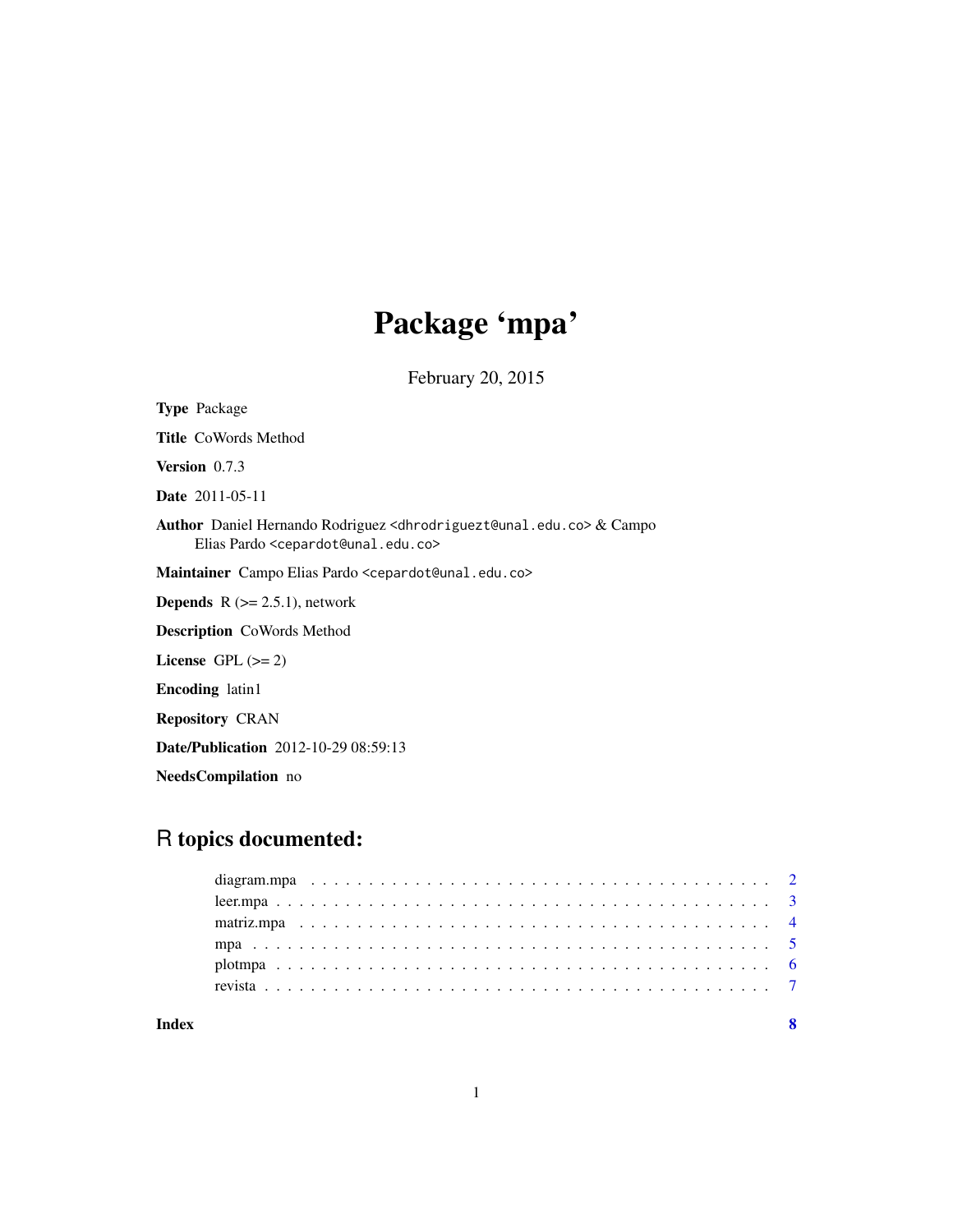<span id="page-1-0"></span>

## Description

Draws the strategic diagram starting from the classification of key words done in the mpa function.

#### Usage

diagram.mpa(mpa, tmin=3, tit= NULL, pos=1)

## Arguments

| mpa  | Resulting object of the mpa function.        |
|------|----------------------------------------------|
| tmin | Minimum group size for showing on the chart. |
| tit  | Title.                                       |
| pos  | Position of the groups names in the chart.   |

## Details

The X-axis of the diagram is the centrality of groups, the Y-axis is the density.

#### Value

A two-dimensional plane in which are positioned groups created by the mpa function.

## Author(s)

Daniel Rodr\'iguez <dhrodriguezt@unal.edu.co>

## References

Charum, J. y Meyer, J. (1998), Hacer ciencia en un mundo globalizado. TM editores en coedición con Colciencias y la Facultad de Ciencias de la Universidad Nacional de Colombia.

## Examples

```
data(revista)
mat <- matriz.mpa(revista, fmin=3, cmin=1)
clas <- mpa(mat$Matriza,10,mat$Palabras)
diagram.mpa(clas,tmin=3)
```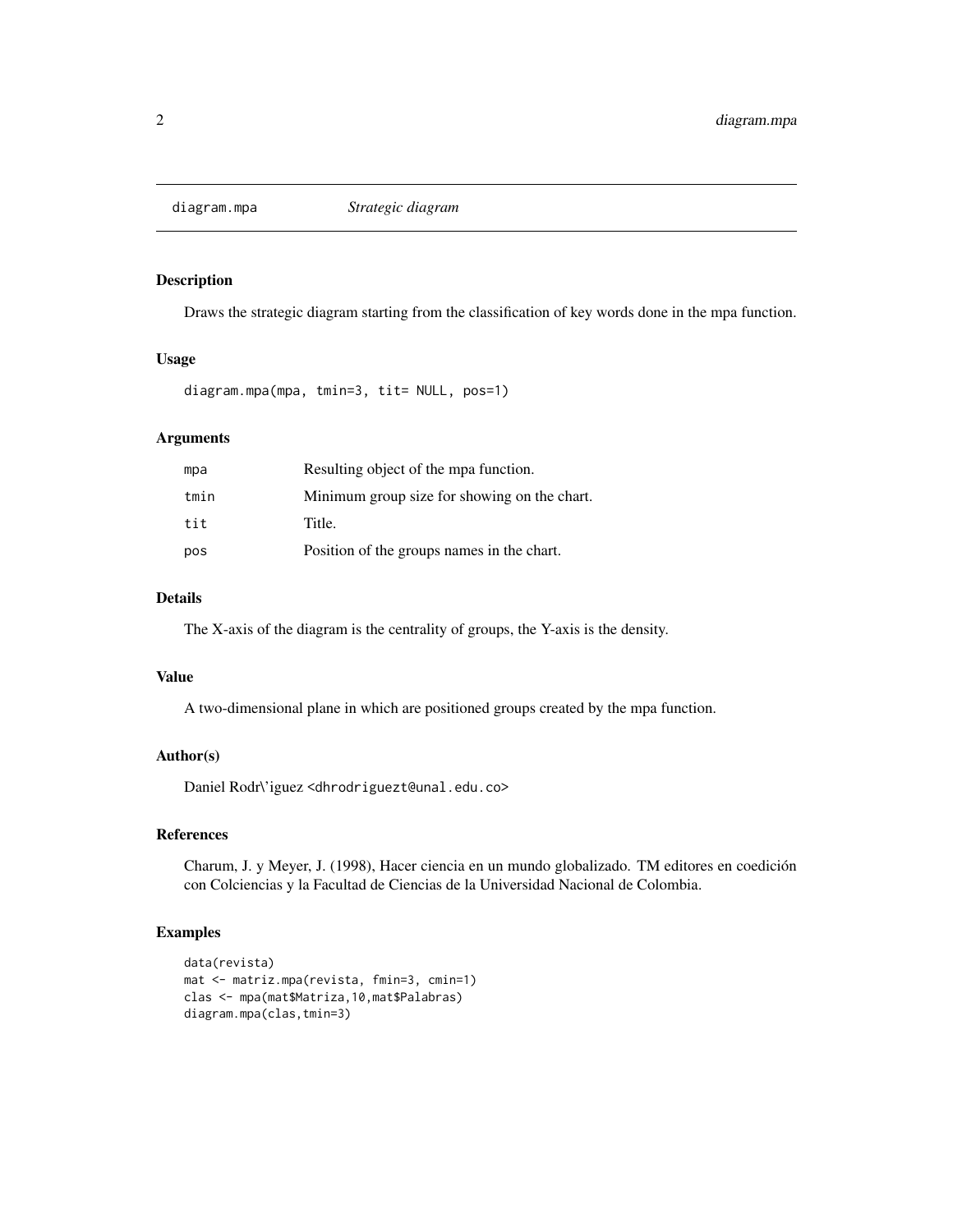<span id="page-2-0"></span>

#### Description

Reads lines of text files in R.

## Usage

leer.mpa(textfile = "", encoding = "unknown")

## Arguments

| textfile | The file path where the corpus is located |
|----------|-------------------------------------------|
| encoding | encoding to be assumed for input strings  |

## Details

The corpus file must be a standard text file, which generally uses "/" to separate each letter and "ind0" to separate individuals, however, these parameters can be different.

#### Value

A vector containing the text lines "textfile".

## Note

This function is an adaptation of the ttda.get.text function from de ttda library.

## Author(s)

Daniel Rodr\'iguez <dhrodriguezt@unal.edu.co>

## Examples

```
#revista <- leer.mpa("revista,txt",encoding="latin1")
data(revista)
revista
```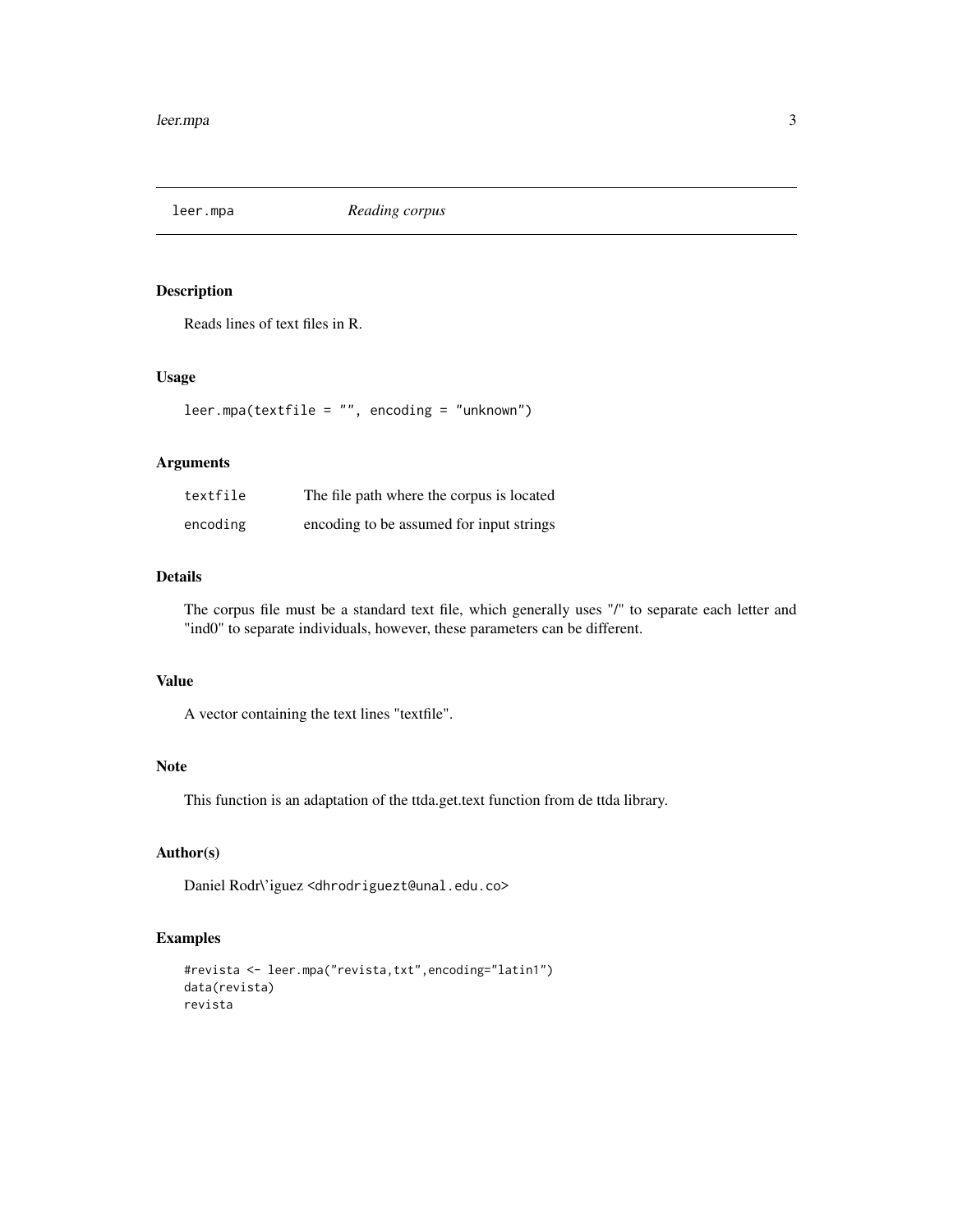<span id="page-3-0"></span>

#### Description

Calculates the co-occurrences matrix and the matrix associations from the resulting object of the leer.mpa function.

## Usage

```
matriz.mpa(leer.mpa, sep.ind="ind0", sep.pal="/", fmin=3, cmin=3)
```
## Arguments

| leer.mpa | Resulting vector from the leer.mpa function.                 |
|----------|--------------------------------------------------------------|
| sep.ind  | Individuals separator by default is "ind0".                  |
| sep.pal  | Word separator by default is "/"                             |
| fmin     | Minimal appearance frequency of key words inside the corpus. |
| cmin     | Minimal co-occurrence between words.                         |

#### Details

Individuals separator sep.ind must be the same for all individuals in the corpus, just like the sep.pal. The function eliminates key words with lower frequency than fmin and eliminates co-occurrences under cmin.

#### Value

A list that contains:

| Matriza  | Associations matrix.                                                     |
|----------|--------------------------------------------------------------------------|
| Matrizc  | Co-occurrence matrix.                                                    |
| Palabras | Vector from the different words that appears in the corpus (dictionary). |
| t1       | Lexical table                                                            |

## Note

This function uses created steps inside the ttda.segmentation y ttda.forms.frame functions, of the ttda library.

## Author(s)

Daniel Rodr\'iguez <dhrodriguezt@unal.edu.co>

## References

Courtial, J.P. (1990), Introduction a la Scientom\'etrie, Anthropos - Econ\'omica, Paris.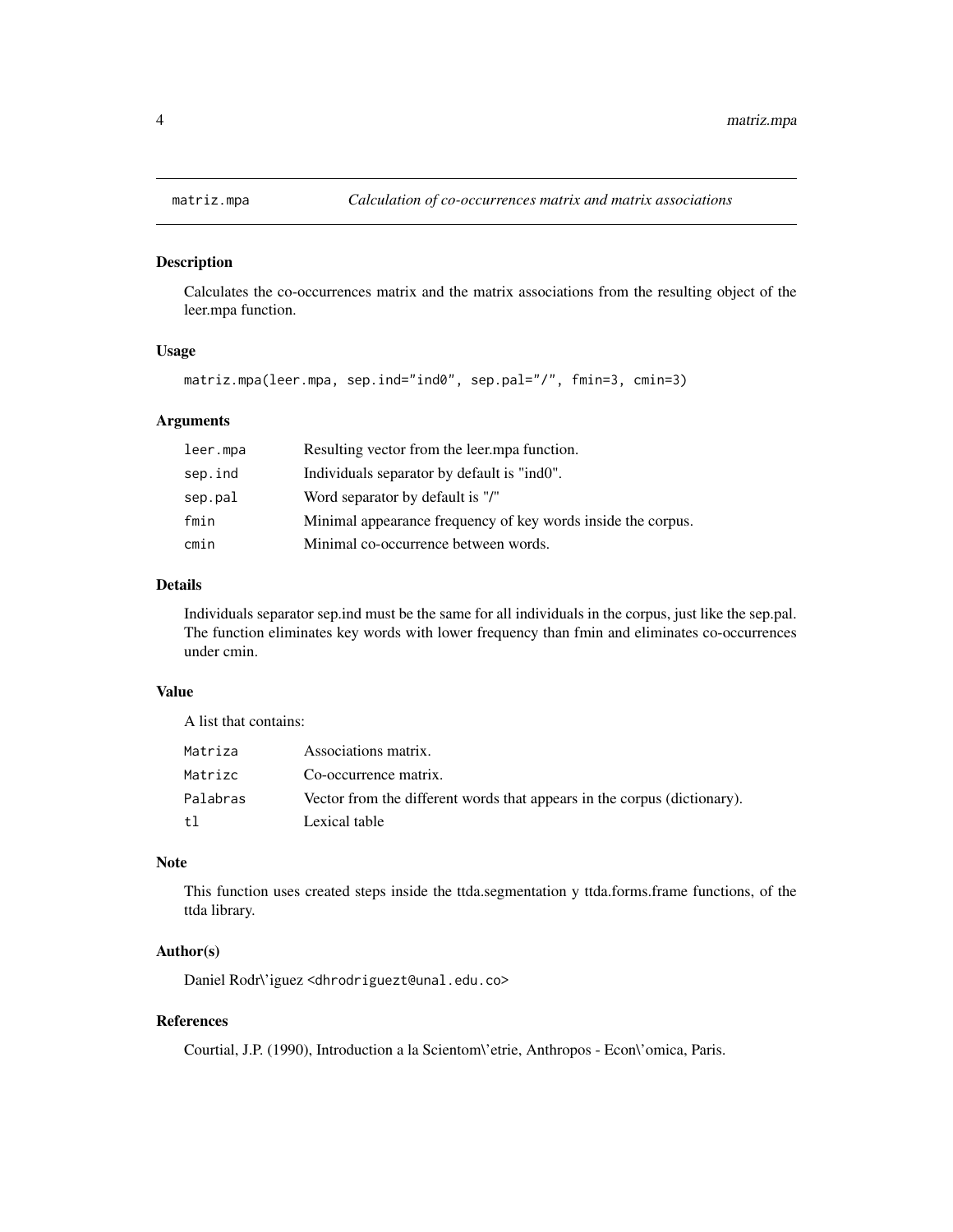#### <span id="page-4-0"></span>mpa 55 to 55 to 55 to 55 to 55 to 55 to 55 to 55 to 55 to 55 to 55 to 55 to 55 to 55 to 55 to 55 to 55 to 55 to 55 to 55 to 55 to 55 to 55 to 55 to 55 to 55 to 55 to 55 to 55 to 55 to 55 to 55 to 55 to 55 to 55 to 55 to 55

## Examples

```
data(revista)
mat <- matriz.mpa(revista, fmin=3, cmin=1)
mat$Matriza
mat$Matrizc
diag(mat$Matrizc)
```
## mpa *CoWords method*

## Description

Performs the CoWords Method

## Usage

mpa(E, tmax=7, palabras=NULL) contar.si(x,n) reemplazar.si(x, n, p)

## Arguments

| F        | The matrix of associations between the keywords.      |
|----------|-------------------------------------------------------|
| tmax     | Maximum size of each group.                           |
| palabras | Vector containing the names of each of your keywords. |
| $\times$ | Numeric vector.                                       |
| n        | Scalar.                                               |
|          | Scalar.                                               |

#### Details

mpa function executes the associated words method from the association matrix E, and the maximum group size, tmax. Function contar.si counts the number of times the scalar n appears in a vector n. The function reemplazar.si searches for values equal to n and replaces them with p in a vector x.

## Value

Function mpa creates a list with the next components:

| Clases  | A vector that identifies the group of which every key word is associated. If a<br>value of 0 drops out means that the keyword in the particular position was not<br>classified |
|---------|--------------------------------------------------------------------------------------------------------------------------------------------------------------------------------|
| Nombres | The vector which specifies the names of each of the groups.                                                                                                                    |
| Resumen | Matrix that contains the size, density and centrality of each group.                                                                                                           |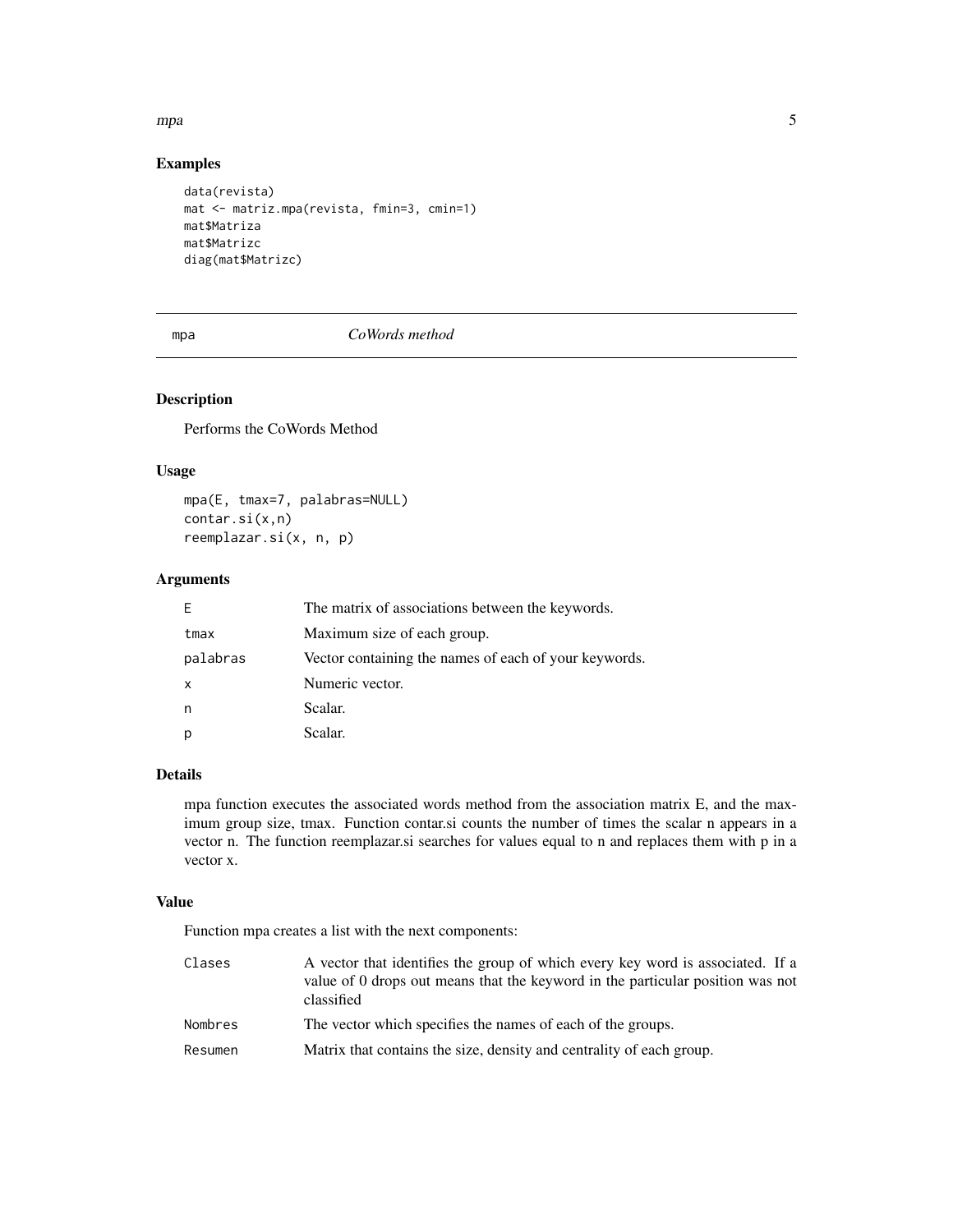#### <span id="page-5-0"></span>Author(s)

Daniel Rodriguez <dhrodriguezt@unal.edu.co> Campo Elias Pardo <cepardot@unal.edu.co>

#### References

Courtial, J.P. (1990), Introduction a la scientom\'etrie, Anthropos - Econ\'omica, Paris.

#### Examples

```
#revista <- leer.mpa("revista.txt",encoding="latin1")
data(revista)
mat <- matriz.mpa(revista, fmin=3, cmin=1)
clas <- mpa(mat$Matriza,10,mat$Palabras)
clas
```
plotmpa *Network group's internal associations*

#### Description

Draws the association's network within the words belonging to a group.

#### Usage

```
plotmpa(clase, E, mpa, fpond= 10, tit= NULL, tam.fuente=1)
```
#### Arguments

| clase      | The number of the type or group from which you want to see the network. |
|------------|-------------------------------------------------------------------------|
| E.         | Matrix of associations between the keywords.                            |
| mpa        | Resulting object of the mpa function.                                   |
| fpond      | Weighting for the links between network nodes.                          |
| tit.       | Title                                                                   |
| tam.fuente | Size font.                                                              |

#### Details

The keywords are represented in nodes. The joints between them are the level of association between the keywords. The red node is the word whose sum of internal associations is greater.

#### Value

A graph network that shows the structure of association between the words that belong to a given group.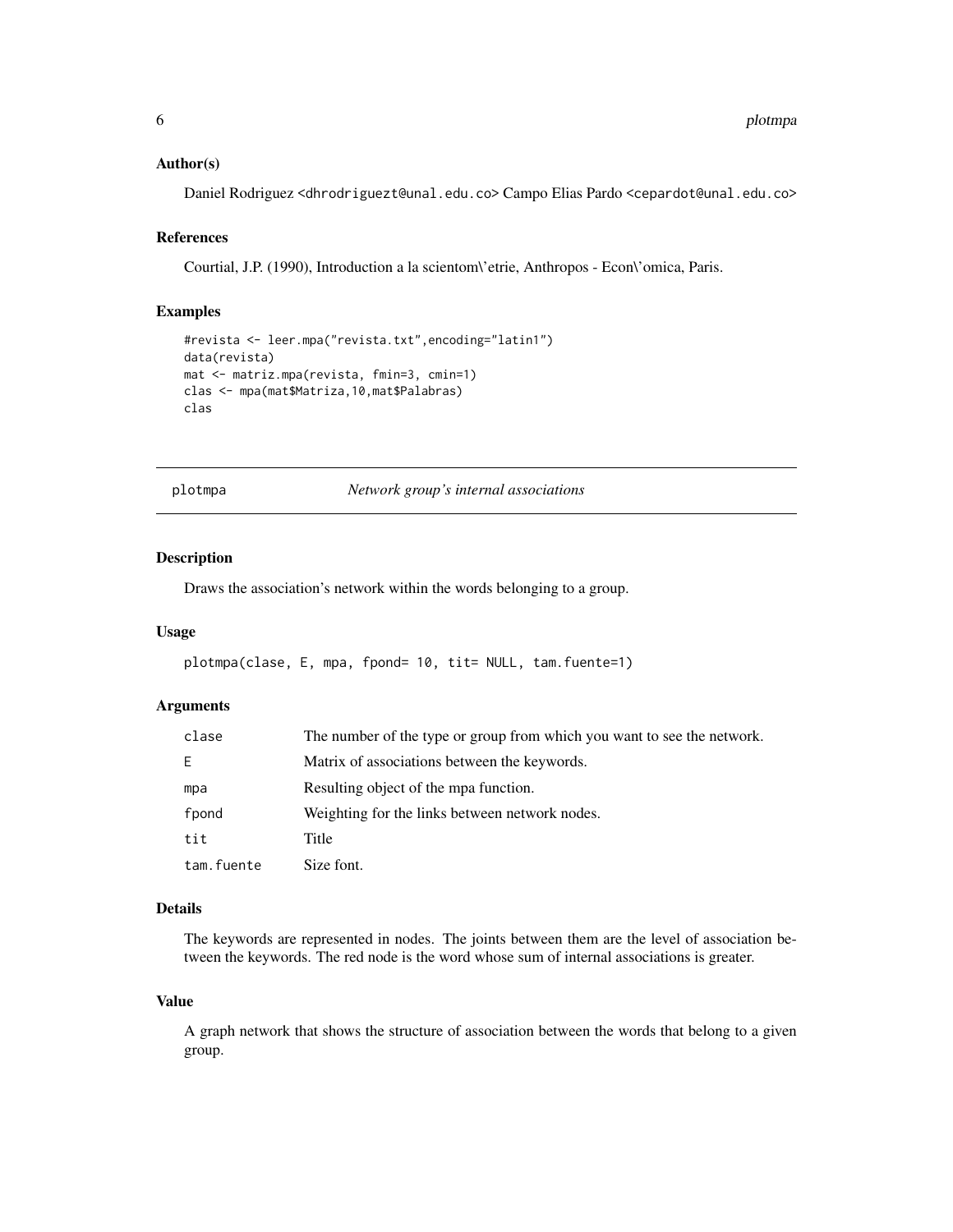<span id="page-6-0"></span>revista  $\overline{7}$ 

## Note

This function is an adaptation of the previous function plot.network from the package network.

#### Author(s)

Daniel Rodr\'iguez <dhrodriguezt@unal.edu.co>

#### References

Charum, J. y Meyer, J. (1998), Hacer ciencia en un mundo globalizado. TM editores en coedición con Colciencias y la Facultad de Ciencias de la Universidad Nacional de Colombia.

## Examples

```
data(revista)
mat <- matriz.mpa(revista, fmin=3, cmin=1)
clas <- mpa(mat$Matriza,10,mat$Palabras)
clas
plotmpa(1,mat$Matriza,clas)
plotmpa(6,mat$Matriza,clas)
```
revista *Keywords of papers*

#### Description

Keywords of papers

#### Usage

data(revista)

#### Format

Object whit text data was reading with leer.mpa("revista.txt",encoding="latin1")

#### Source

Data from Revista Colombiana de Estadistica

## References

D. Rodriguez. Trabajo de Grado